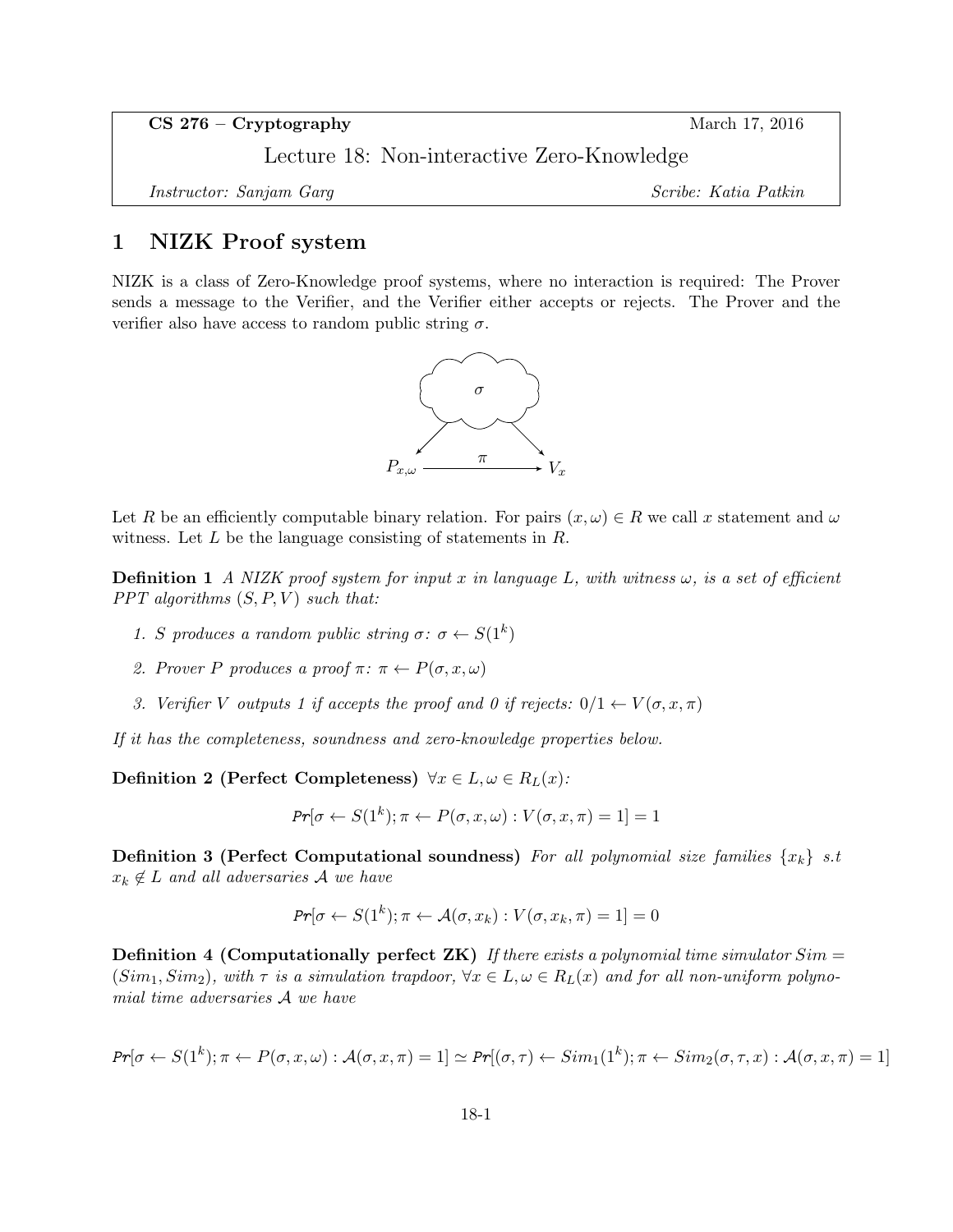## 2 Homomorphic Proof Commitments

In a non-interactive commitment scheme there is a key generator, which generates a public commitment key  $c_k$ . The commitment key  $c_k$  defines a message space  $\mathcal{M}_{c_k}$ , a randomizer space  $\mathcal{R}_{c_k}$ and a commitment space  $\mathcal{C}_{c_k}$ . The commitment algorithm com:  $\mathcal{M} \times \mathcal{R} \to \mathcal{C}$ . The commitment scheme must be binding and hiding:

- Binding Infeasible to find  $(m_1; r_1), (m_2; r_2)$  s.t.  $m_1 \neq m_2$  and  $\text{com}(m_1; r_1) = \text{com}(m_2; r_2)$ .
- Hiding Given a commitment it is infeasible to guess which message is inside the commitment.

We create commitment keys with some trapdoor  $t_k$  such that we can open a commitment to any message. We want  $(c_k, t_k)$  in two modes:  $K_B$  binding mode or in  $K_H$  hiding mode. The two kinds of keys should be computationally indistinguishable.

What makes the homomorphic proof commitments special from other homomorphic commitments is that there is a way to prove that a commitment contains 0 or 1. That is if the key is perfect binding, then it is possible to prove that there exists an opening  $(m, r) \in 0, 1 \times \mathcal{R}$  and if it is a perfect hiding key, then the proof will be perfectly witness-indistinguishable, i.e., it is impossible to tell whether the message is 0 or 1.

**Definition 5 (Homomorphic Proof Commitment Scheme)**  $(K_B, K_H, com, Topen, P_{01}, V_{01})$  is a homomorphic proof commitment scheme if it satisfies the following properties for all non-uniform polynomial time adversaries A.

#### Key indistinguishability

$$
Pr[(c_k, t_k) \leftarrow K_B(1^k) : \mathcal{A}(c_k) = 1] \approx_c Pr[(c_k, t_k) \leftarrow K_H(1^k) : \mathcal{A}(c_k) = 1]
$$

#### Homomorphic property

$$
\forall m \leftarrow \{B, H\}, (c_k, *) \leftarrow K_m(1^k), \forall (m_1, r_1), (m_2, r_2) \in \mathcal{M} \times \mathcal{R}
$$

then

$$
\mathrm{com}_{c_k}(m_1+m_2;r_1+r_2)=\mathrm{com}_{c_k}(m_1;r_1)\cdot \mathrm{com}_{c_k}(m_2;r_2)
$$

#### Perfect trapdoor opening indistinguishability

$$
Pr[(c_k, t_k) \leftarrow K_H(1^k); (m_1, m_2) \leftarrow \mathcal{A}(c_k); r_1 \leftarrow \mathcal{R}; r_2 \leftarrow Topen_{t_k}(m_1, r_1, m_2) : m_1, m_2 \in \mathcal{M} \wedge \mathcal{A}(r_2) = 1]
$$
  
=  $Pr[(c_k, t_k) \leftarrow K_H(1^k); (m_1, m_2) \leftarrow \mathcal{A}(c_k); r_2 \leftarrow \mathcal{R} : m_1, m_2 \in \mathcal{M} \wedge \mathcal{A}(r_2) = 1]$   
where  $com_{c_k}(m_1; r_1) = com_{c_k}(m_2; r_2)$ 

#### Perfect completeness

$$
\Pr[m \leftarrow \{B, H\}; (c_k, *) \leftarrow K_m(1^k); (m, r) \leftarrow \mathcal{A}(c_k); \pi \leftarrow P_{01}(c_k, m, r) :
$$

$$
V_{01}(c_k, \text{com}(m; r), \pi) = 1 \text{ if } (m, r) \in \{0, 1\} \times \mathcal{R} = 1
$$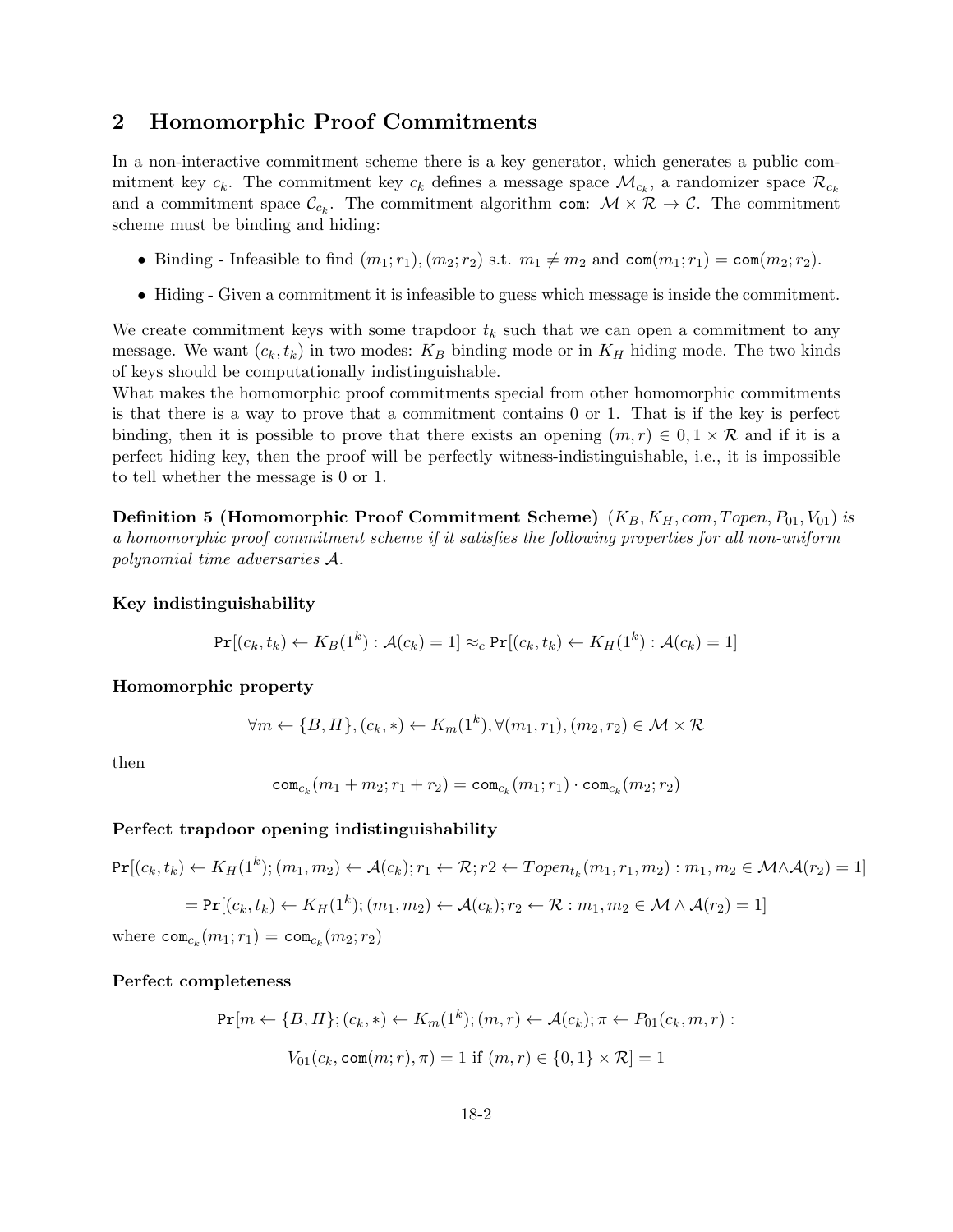#### Perfect soundness

$$
\Pr[(c_k, t_k) \leftarrow K_B(1^k); (c, \pi) \leftarrow \mathcal{A}(c_k) : \exists (m, r) \in \{0, 1\} \times \mathcal{R}, c = \text{com}(m; r) \text{ if } V_{01}(c_k, c, \pi) = 1] = 1
$$

### Perfect witness indistinguishability

$$
Pr[(c_k, t_k) \leftarrow K_H(1^k); (r_0, r_1) \leftarrow \mathcal{A}(c_k); \pi \leftarrow P_{01}(c_k, 0, r_0) : r_0, r_1 \in \mathcal{R} \wedge \text{com}(0; r_0) = \text{com}(1; r_1) \wedge \mathcal{A}(\pi) = 1]
$$
  
=  

$$
Pr[(c_k, t_k) \leftarrow K_H(1^k); (r_0, r_1) \leftarrow \mathcal{A}(c_k); \pi \leftarrow P_{01}(c_k, 1, r_1) : r_0, r_1 \in \mathcal{R} \wedge \text{com}(0; r_0) = \text{com}(1; r_1) \wedge \mathcal{A}(\pi) = 1]
$$

### 2.1 Homomorphic Proof Commitments based on SHA

The setup used of the system to build the a homomorphic proof commitment scheme: Let G be a randomized algorithm, that on security parameter k outputs  $(p, q, \mathbb{G}, \mathbb{G}_T, e, g)$  such that

- p, q are primes with  $p < q$
- $\mathbb{G}, \mathbb{G}_T$  are cyclic groups of order  $n = pq$
- $e: \mathbb{G} \times \mathbb{G} \to \mathbb{G}_T$  is a bilinear map ,i.e.,  $\forall u, v \in \mathbb{G}, \forall a, b \in \mathbb{Z} : e(u^a, v^b) = e(u, v)^{ab}$
- g is the generator for G and  $e(g, g)$  generates  $\mathbb{G}_T$

**Subset Hiding Assumption (SHA)** The SHA holds for  $\mathcal{G}$ , where  $s \leftarrow \mathbb{Z}_n^*$  for the first and  $s \leftarrow \mathbb{Z}_q^*$  for the second if:

$$
(n, e, \mathbb{G}, \mathbb{G}_T, g, h = g^s) \simeq^c (n, e, \mathbb{G}, \mathbb{G}_T, g, h = g^{ps})
$$

The protocol for homomorphic proof commitment scheme based on SHA:

- Perfectly binding key generation  $K_B(1^k)$ :
	- 1.  $(p, q, \mathbb{G}, \mathbb{G}_T, e, g) \leftarrow \mathcal{G}(1^k)$ 2.  $n = pq$ 3.  $s \leftarrow \mathbb{Z}_q^*$ 4.  $h = g^{ps}$ 5. Let  $c_k = (n, e, \mathbb{G}, \mathbb{G}_T, g, h)$ 6. Let  $x_k = (c_k, q)$ 7. Return  $(c_k, x_k)$
- Perfectly hiding key generation  $K_H(1^k)$ :
	- 1.  $(p, q, \mathbb{G}, \mathbb{G}_T, e, g) \leftarrow \mathcal{G}(1^k)$ 2.  $n = pq$ 3.  $s \leftarrow \mathbb{Z}_n^*$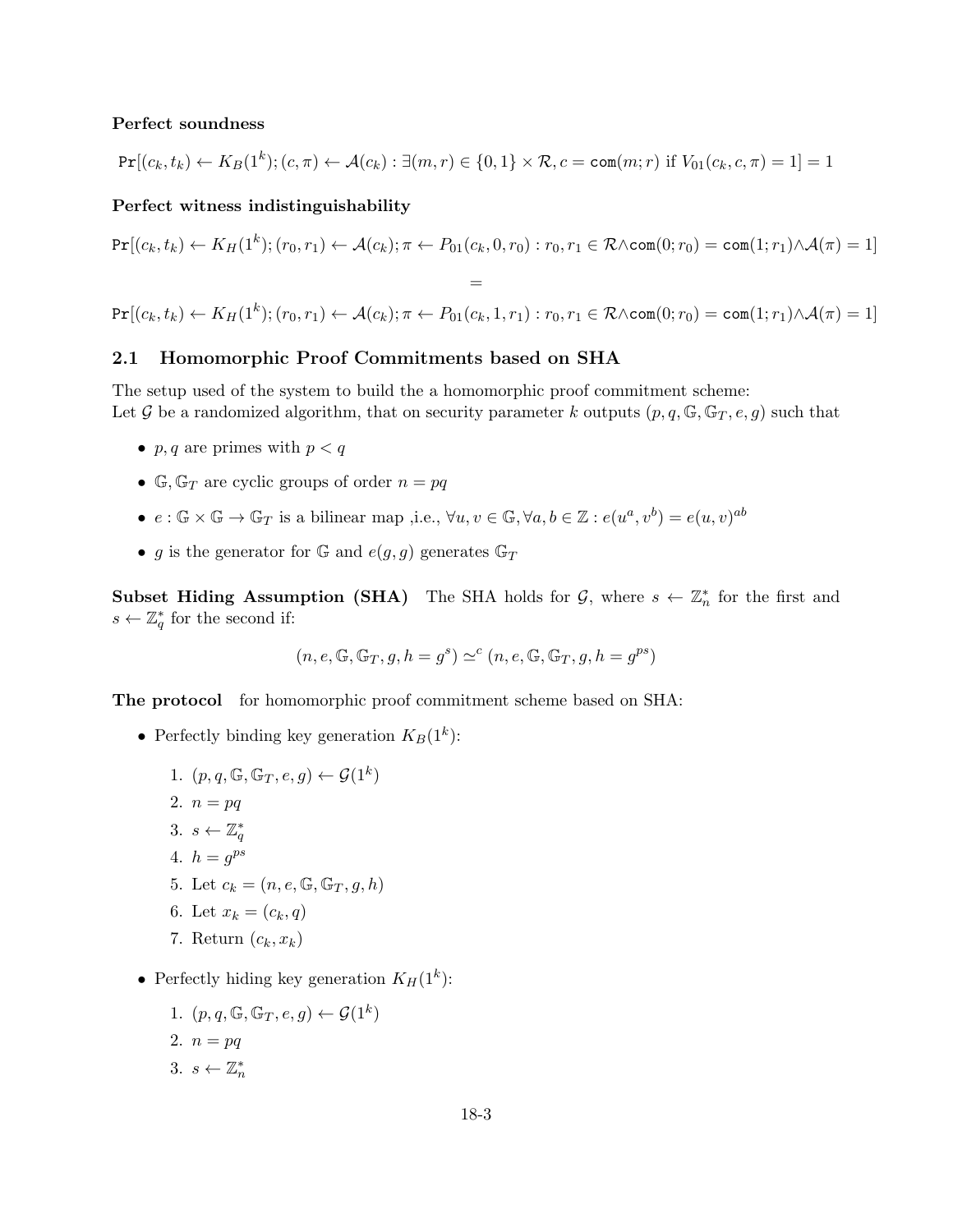- 4.  $h = g^s$ 5. Let  $c_k = (n, e, \mathbb{G}, \mathbb{G}_T, g, h)$ 6. Let  $x_k = (c_k, q)$
- 7. Return  $(c_k, x_k)$
- Commitment  $com_{c_k}(m)$ :
	- 1.  $r \leftarrow \mathbb{Z}_n$
	- 2. Return  $com_{c_k}(m;r) = g^m h^r$
- Trapdoor opening  $Topen_{t_k}(m, r, m')$ : Given a commitment  $c = g^m h^r$  under a perfectly hiding commitment key we have  $c = g^{m'} h^{r+(m-m')/s}$ . The trapdoor key  $t_k = (c_k, s)$ . The trapdoor opening algorithm returns  $r' = r + \frac{(m-m')}{s} \mod n$
- WI proof  $P_{01}(c_k, m, r)$ : Given  $m, r \in \{0, 1\} \times \mathbb{Z}_n$  we make the WI proof for commitment to 0 or 1 as  $\pi = (g^{2m-1}h^r)^r$ .
- Verification  $V_{01}(c_k, c, \pi)$ : To verify a WI proof  $\pi$  of commitment c containing 0 or 1, check  $e(c, cg^{-1}) = e(h, \pi).$

Theorem 1 The protocol described above is a homomorphic proof commitment scheme if the SHA holds for G .

#### Proof.

- Key indistinguishability: The SHA implies that it is hard to distinguish perfect binding keys and perfect hiding keys.
- Homomorphic:

$$
\mathsf{com}_{c_k}(m_1+m_2;r_1+r_2)=g^{m_1+m_2}h^{r_1+r_2}=g^{m_1}h^{r_1}g^{m_2}h^{r_2}=\mathsf{com}_{c_k}(m_1;r_1)\cdot \mathsf{com}_{c_k}(m_2;r_2)
$$

- Perfect binding: When  $h$  has order  $q$ .
- Unique trapdoor opening: When  $h$  has order  $n$ .
- Perfect completeness: For  $m \in \{0, 1\}$  we have

$$
e(c, cg^{-1}) = e(g^m h^r, g^{m-1} h^r) = e(g, g)^{m(m-1)} e(h^r, g^{2m-1} h^r) = e(h, \pi)
$$

• Perfect soundness:  $c = g^m h^r$  for some uniquely defined  $m \in \mathbb{Z}_p$ .

We have  $e(c, cg^{-1}) = e(g, g)^{m(m-1)}e(h, (g^{2m-1}h^r)^r)$ . Since h has order q,  $e(h, \pi)$  has order 1 or q. The verification  $e(c, cg^{-1}) = e(h, \pi)$  implies  $e(c, cg^{-1})$  has order 1 or q. Since  $e(c, cg^{-1}) =$  $e(g,g)^{m(m-1)}e(h,(g^{2m-1}h^r)^r)$  we get that  $e(g,g)^{m(m-1)}$  has order 1 or q. Since  $e(g,g)$  is a generator for  $\mathbb{G}_T$ , this means  $m(m-1) = 0 \mod p$  and therefore  $m = 0 \mod p$  or  $m = 1$ mod p.